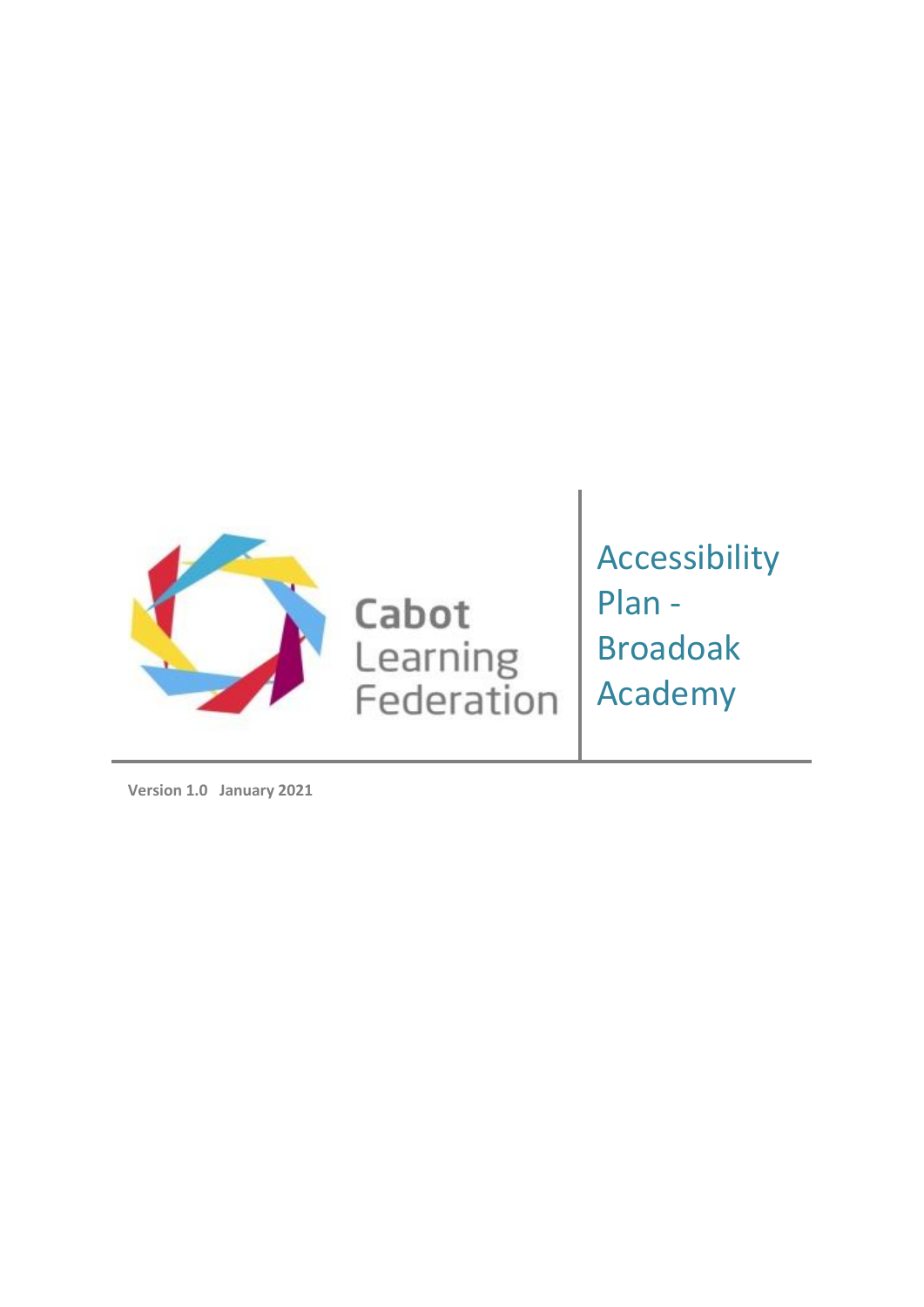

# <span id="page-1-0"></span>**History of most recent Policy changes**

| <b>Date</b>     | Page                 | <b>Change</b>                        | Origin of Change e.g. TU request,<br><b>Change in legislation</b> |
|-----------------|----------------------|--------------------------------------|-------------------------------------------------------------------|
| May 2017        | Document<br>Creation | Template for academy use created     | Requirement to have plan in place in<br>each academy              |
| January<br>2021 | $\mathsf{All}$       | Adapted to fit Broadoak Academy site |                                                                   |
|                 |                      |                                      |                                                                   |
|                 |                      |                                      |                                                                   |
|                 |                      |                                      |                                                                   |
|                 |                      |                                      |                                                                   |
|                 |                      |                                      |                                                                   |
|                 |                      |                                      |                                                                   |
|                 |                      |                                      |                                                                   |
|                 |                      |                                      |                                                                   |
|                 |                      |                                      |                                                                   |
|                 |                      |                                      |                                                                   |
|                 |                      |                                      |                                                                   |
|                 |                      |                                      |                                                                   |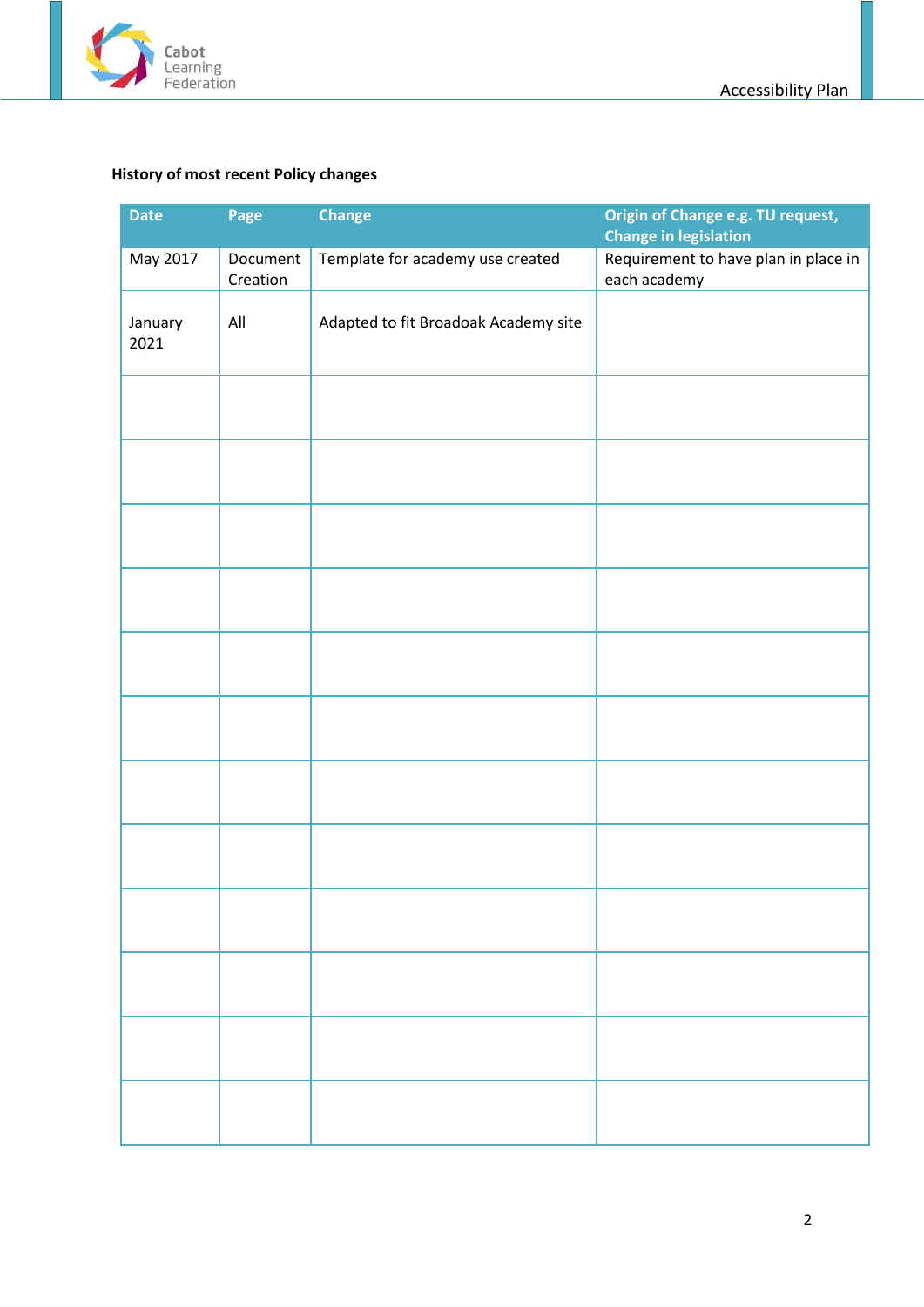

### <span id="page-2-0"></span>**Contents**

| 1              |                                                                                                 |
|----------------|-------------------------------------------------------------------------------------------------|
| 2              |                                                                                                 |
| 3              | Increasing the extent to which disabled pupils can participate in the Academy curriculum 6      |
| 4              | Improving the physical environment of the school to increase access to education by disabled    |
|                |                                                                                                 |
| 5              |                                                                                                 |
| 6              | Increasing the extent to which disabled pupils can participate in the Academy curriculum Error! |
|                | <b>Bookmark not defined.</b>                                                                    |
| $\overline{7}$ | Improving the physical environment of the Academy to increase access to education by            |
|                |                                                                                                 |
|                |                                                                                                 |

8 Improving the delivery of information to disabled pupils............. **Error! Bookmark not defined.**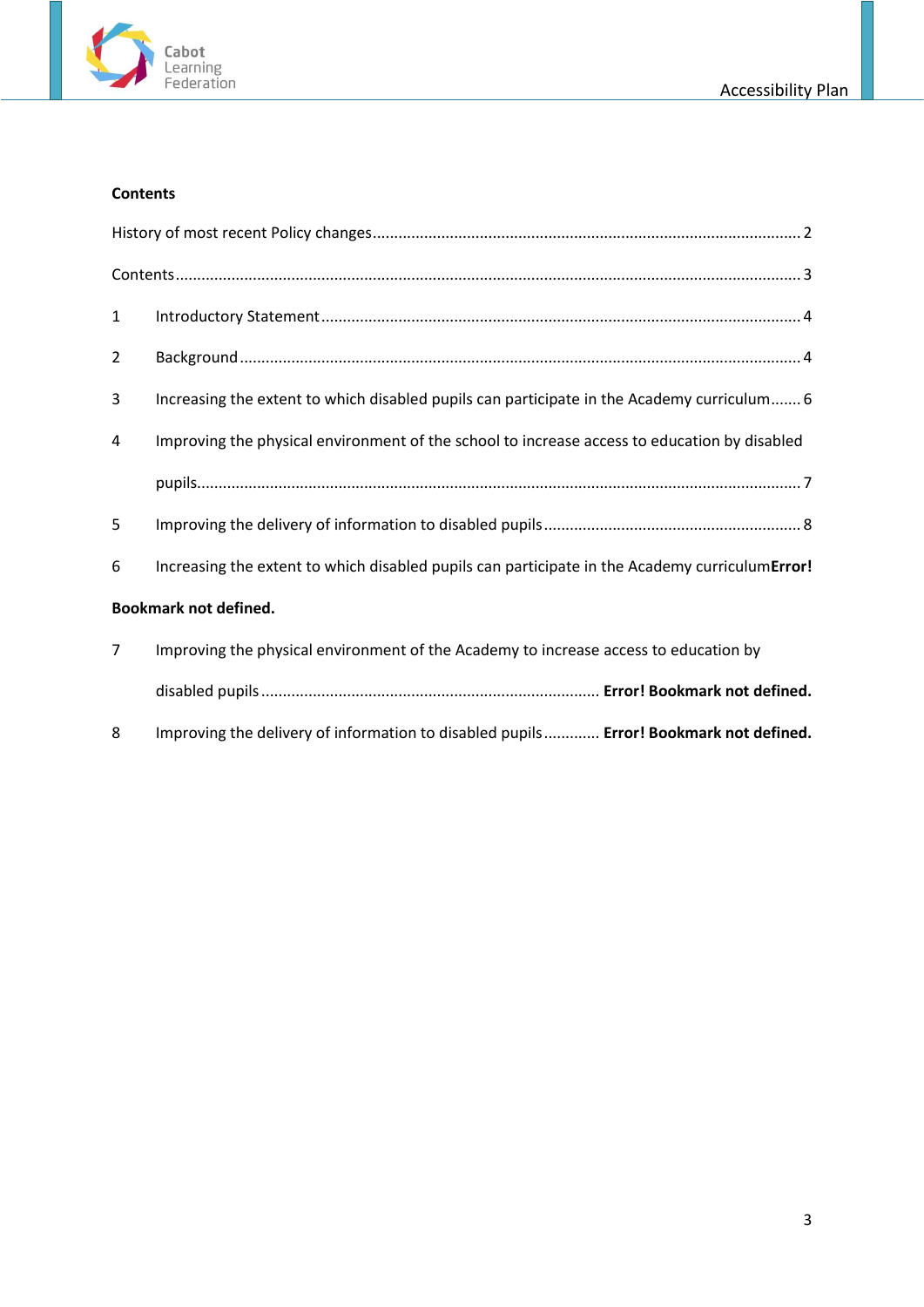

#### <span id="page-3-0"></span>**1 Introductory Statement**

- 1.1 This Accessibility Plan has been drawn up in consultation with the Senior Operations Manager and SENCO of the Academy and covers the period from January 2021 to January 2024. The plan is available in large print or other accessible format if required.
- 1.2 The plan takes account of the Academy's public sector equality duty set out in section 149 of the Equality Act 2010.
- 1.3 We are committed to providing an environment which values and includes all pupils, staff, parents and visitors regardless of their educational, physical, sensory, social, spiritual, emotional and cultural needs. We are further committed to challenging attitudes about disability and accessibility and to developing a culture of awareness, tolerance and inclusion.

#### <span id="page-3-1"></span>**2 Background**

2.1 The Academy's layout and facilities



**Ground Floor First Floor** 



- 2.1.1 The Academy is committed to making reasonable adjustments to allow disabled pupils to access educational provision at the Academy. The Academy occupies 2 floors with a lift to the first floor. The academy has outside spaces which are fully accessible and has disabled toilets and changing facilities.
- 2.1.2 We plan, over time, to increase the accessibility of provision for all pupils, staff and visitors to the Academy in the following areas:
	- increase the extent to which disabled pupils can participate in the Academy curriculum
	- improve the physical environment of the Academy to increase access to education by disabled pupils
	- improve the delivery of information to pupils, staff, parents and visitors with disabilities.
- 2.1.3 Attached are three action plans relating to the above. These will be reviewed as and when necessary. It is acknowledged that there will be need for ongoing awareness training for all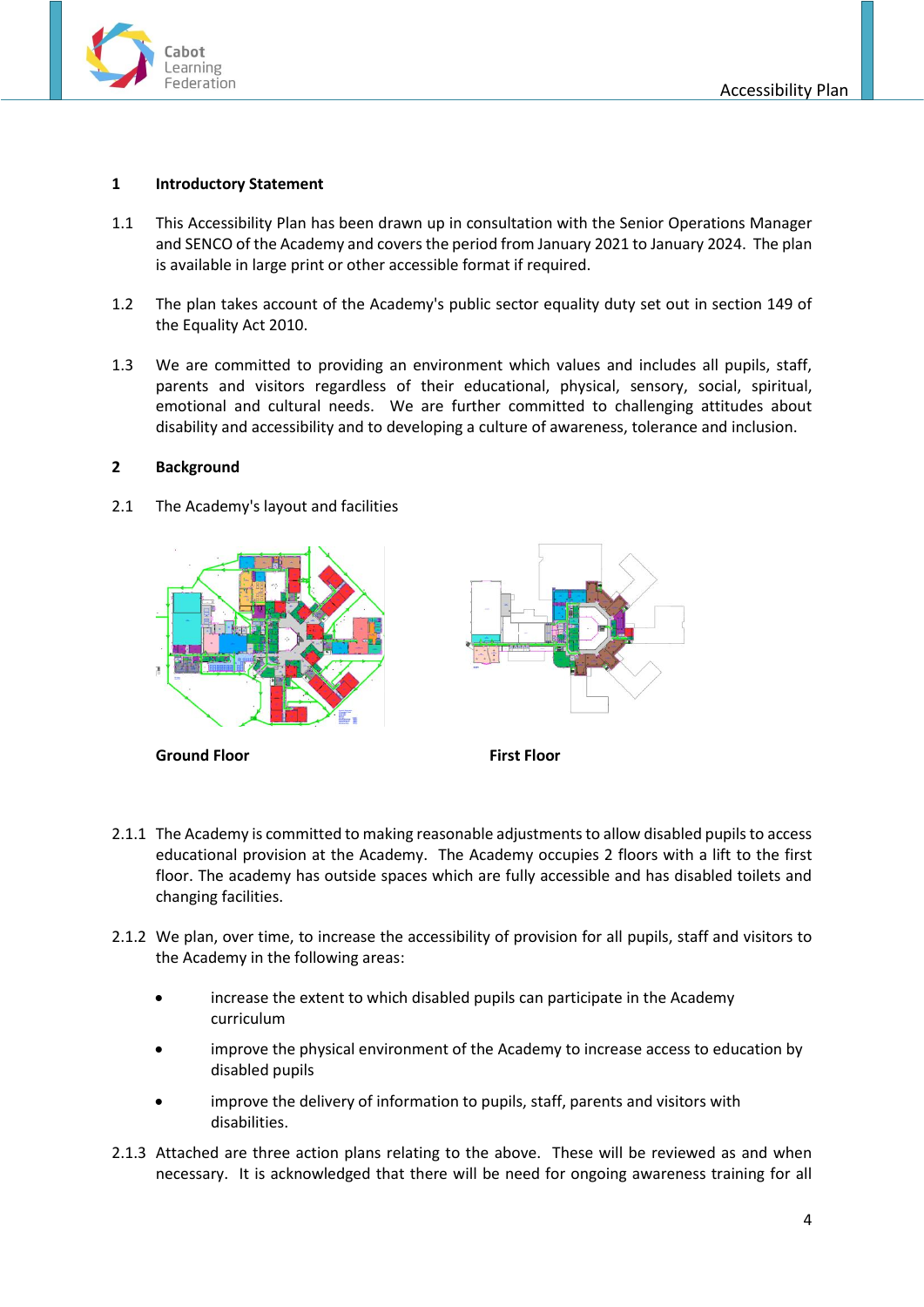

staff in the matter of disability discrimination and the potential need to inform attitudes on this matter.

- 2.1.4 The Accessibility Plan should be read in conjunction with the following policies, strategies and documents:
	- Academy prospectus
	- disability equality scheme
	- equal opportunities policies
	- health and safety policy
	- special educational needs policy
- 2.1.5 The Plan will be monitored through the Academy Council. There will be a full review of the Plan in January 2024 when a new Plan will be produced to cover the next three years.
- 2.2 Welcoming and preparing for disabled pupils
- 2.2.1 Where it is practicable to make reasonable adjustments to enable a prospective pupil to take up a place at the Academy and to satisfy the current admissions criteria, the Academy is committed to providing those reasonable adjustments.
- 2.2.2 In order to meet the needs of disabled pupils, the Academy requires full information. The Academy will ask prospective pupils to disclose whether they have received any learning support, have had an educational psychologist's report or have any disability or other condition of which the Academy should be aware. Where a pupil has a statement of special educational needs, or an Education, Health and Care (**EHC**) plan the Academy will work with the Local Authority (**LA**) who makes and maintains the statement / EHC plan to ensure that the identified provision is delivered in an appropriate manner.
- 2.2.3 In assessing the pupil or prospective pupil, the Academy may need to take advice and require assessments as appropriate. The Academy will be sensitive to any issues of confidentiality.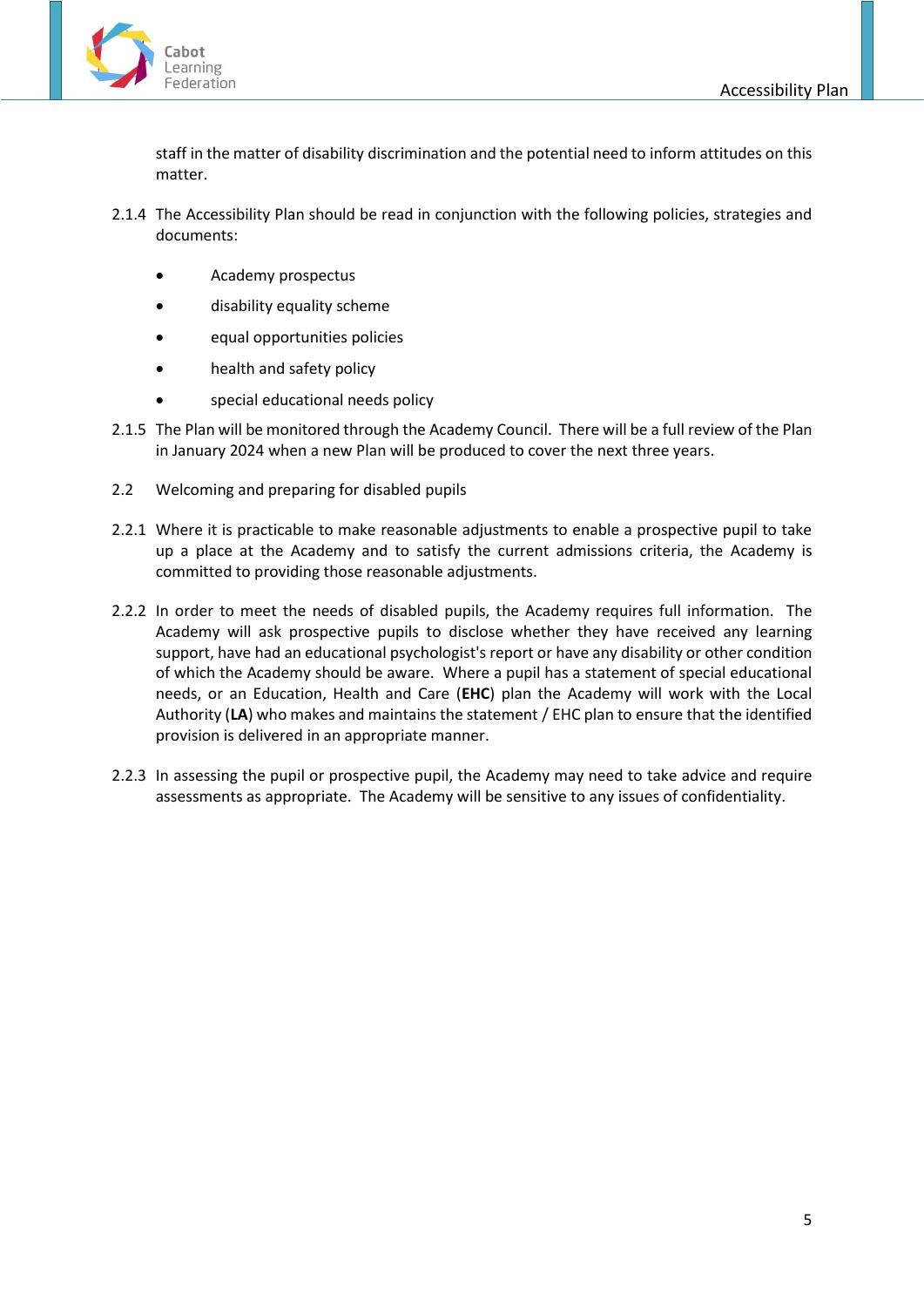

### **3 Increasing the extent to which disabled pupils can participate in the Academy curriculum**

<span id="page-5-0"></span>

| <b>Targets</b>                                                                                                                      | <b>Strategies</b>                                                                                                              | Outcome                                                                                                                                                                               | Responsibility                      | Goals achieved                                                                                                                                     |
|-------------------------------------------------------------------------------------------------------------------------------------|--------------------------------------------------------------------------------------------------------------------------------|---------------------------------------------------------------------------------------------------------------------------------------------------------------------------------------|-------------------------------------|----------------------------------------------------------------------------------------------------------------------------------------------------|
| Enable staff to increase their<br>knowledge and understanding<br>of needs of disabled pupils and<br>differentiating the curriculum. | Training of staff.                                                                                                             | Staff confidence in providing<br>appropriate teaching and<br>support to more fully meet the<br>requirements of disabled pupils'<br>needs with regards to accessing<br>the curriculum. |                                     | Flexible approach to<br>disabled pupils and<br>increase in access to the<br>National Curriculum.<br>Success of disabled<br>pupils in examinations. |
| To increase the extent to which<br>disabled students can<br>participate in the curriculum                                           | Ensure that students with<br>disabilities can access full range<br>of extracurricular opportunities                            | All students and parents/carers<br>provided with Broadoak Extra<br>information via<br>website/FB/Twitter/student<br>bulletin                                                          | <b>Admin Team</b>                   | Students with disabilities<br>attending extracurricular<br>activities                                                                              |
|                                                                                                                                     | Early identification of needs of<br>students with disabilities                                                                 | Meetings with key staff from<br>partner primary schools at<br>transition. Meetings with<br>parents to plan for needs<br>through Health Care Plans or<br><b>SEND meetings</b>          | SENCO/Head of<br>Lower School       | Plans in place and<br>students able to access<br>full curriculum                                                                                   |
|                                                                                                                                     | Use of the Broadoak Hub to<br>provide students with<br>disabilities personalised<br>curriculum to meet needs as<br>appropriate | Needs identified through Health<br>Care Plans or SEND reviews<br>(including EHCPs). Review of<br>provision through SSMs.                                                              | <b>Year Leaders</b><br><b>SENCO</b> | Students with disabilities<br>have attendance in line<br>with Academy average                                                                      |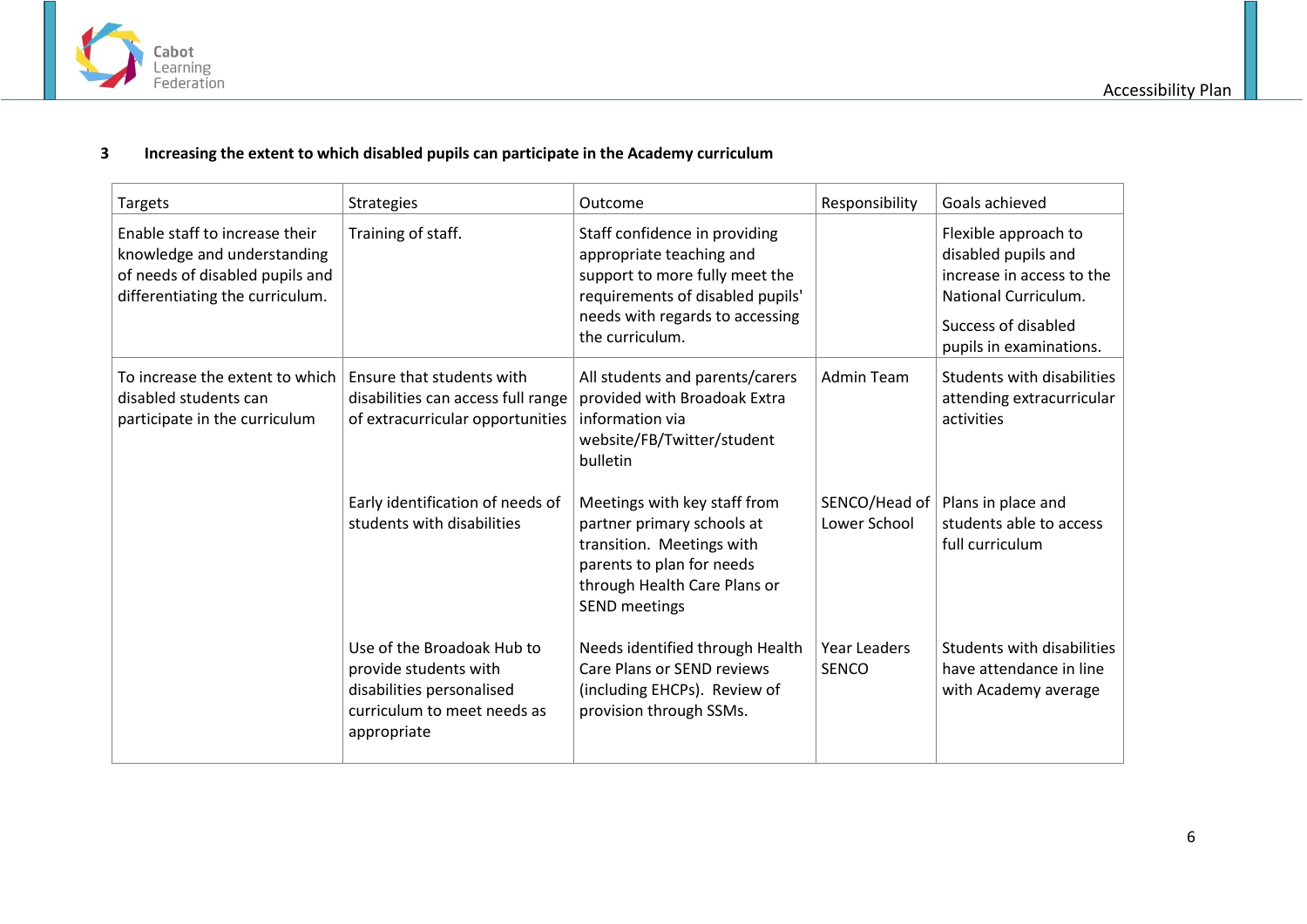



| To improve the availability of<br>accessible information to<br>disabled students | Ongoing use of new<br>technologies to support<br>delivery of information to<br>students with disabilities                                                                                              | Regular training/attendance to<br>network meetings to develop<br>knowledge of new technologies<br>available | <b>SENCO</b>                                    | New technologies are<br>understood and used by<br>staff where appropriate                                                                                       |
|----------------------------------------------------------------------------------|--------------------------------------------------------------------------------------------------------------------------------------------------------------------------------------------------------|-------------------------------------------------------------------------------------------------------------|-------------------------------------------------|-----------------------------------------------------------------------------------------------------------------------------------------------------------------|
|                                                                                  | Ongoing switch from Teacher<br>Guidelines to Pupil Passports to<br>ensure Student Voice<br>embedded as part of sharing<br>strategies with staff to ensure<br>work/information is accessible<br>for all | Students work with key workers<br>to develop 'pupil passports'                                              | <b>SENCO</b><br>/Student<br><b>Support Team</b> | Lesson Obs/Learning<br>Walks demonstrate good<br>or better teaching across<br>the Academy, with well-<br>developed<br>differentiation strategies<br>implemented |
|                                                                                  | Ongoing training for SST staff<br>so that needs of students are<br>understood and appropriate<br>adjustments can be made as<br>needed                                                                  | Use Student Focus Meetings to<br>disseminate training to all staff                                          | SENCO/<br>Assistant<br>Principal                | Parent and Student<br>Voice through<br>SEND/EHCP reviews<br>indicate that needs are<br>met                                                                      |

# **4 Improving the physical environment of the school to increase access to education by disabled pupils**

<span id="page-6-0"></span>

| <b>Targets</b>                                                                                                                                                              | <b>Strategies</b>                                                                                                | <b>Outcome</b>                                                                   | <b>Responsibility</b>                             | <b>Goals achieved</b>                                           |
|-----------------------------------------------------------------------------------------------------------------------------------------------------------------------------|------------------------------------------------------------------------------------------------------------------|----------------------------------------------------------------------------------|---------------------------------------------------|-----------------------------------------------------------------|
| To improve the physical<br>environment of schools to<br>enable disabled students to<br>take better advantage of<br>education, benefits, facilities<br>and services provided | Maintain the quality of the<br>Academy buildings and access<br>routes so that easy access is<br>possible for all | Regular site inspections; work in<br>maintaining accessibility is<br>prioritised | Senior<br>Operations<br>Manager / Site<br>Manager | All students can access<br>all areas of the Academy  <br>easily |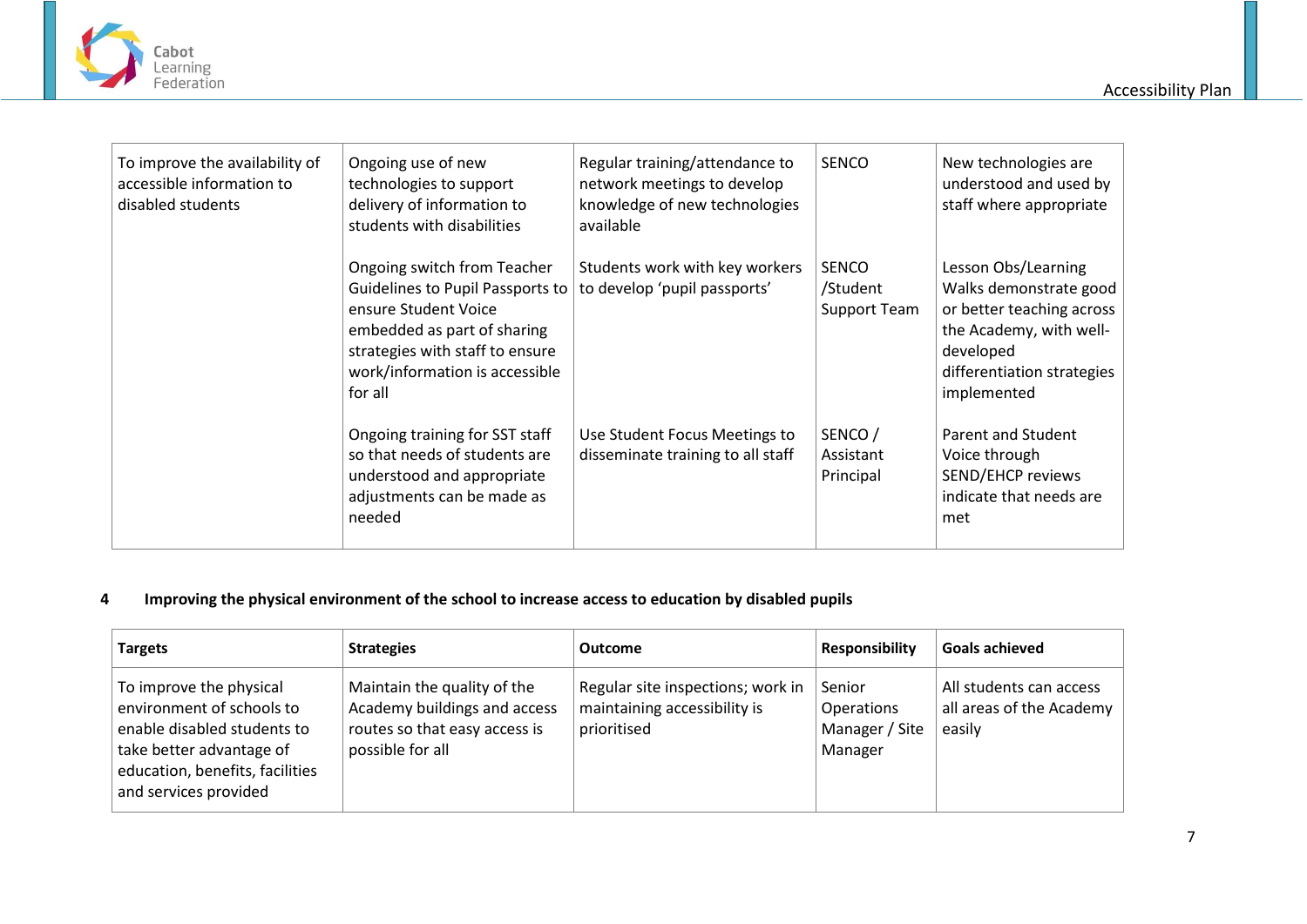

| Incorporation of appropriate<br>colour schemes when<br>refurbishing to benefit pupils<br>with visual impairments. | Seek advice from LA sensory<br>support service on appropriate<br>colour schemes. | Some areas are made more<br>accessible to visually impaired<br>children. | <b>SENCO</b> | Physical environment<br>improved. |
|-------------------------------------------------------------------------------------------------------------------|----------------------------------------------------------------------------------|--------------------------------------------------------------------------|--------------|-----------------------------------|
|-------------------------------------------------------------------------------------------------------------------|----------------------------------------------------------------------------------|--------------------------------------------------------------------------|--------------|-----------------------------------|

# **5 Improving the delivery of information to disabled pupils**

| <b>Targets</b>                                                                              | <b>Strategies</b>                                                                                                           | <b>Outcome</b>                                                                        | <b>Timeframe</b> | <b>Goals achieved</b>                                                        |
|---------------------------------------------------------------------------------------------|-----------------------------------------------------------------------------------------------------------------------------|---------------------------------------------------------------------------------------|------------------|------------------------------------------------------------------------------|
| Ensuring availability of<br>written material in<br>alternative formats.                     | Become aware of the services<br>available through the LA for<br>converting written information<br>into alternative formats. | If needed, the School could<br>provide written information in<br>alternative formats. | Ongoing          | Delivery of information<br>to disabled students is<br>improved.              |
| Ensuring all information is<br>shared in a variety of ways<br>within the classroom.         | All information to be presented<br>in written and verbal format<br>with images where needed,                                | Students can access all<br>information provided.                                      | Ongoing          | Delivery of information<br>to disabled students is<br>improved.              |
| School to use more visuals<br>around the building for<br>rooms/toilets/other<br>facilities. | Senior Operations Manager /<br>SENCO to look at increasing<br>visuals around the school.                                    | Students able to access the<br>building more easily.                                  | Ongoing          | The building will be more<br>accessible to those who<br>have language needs. |

<span id="page-7-0"></span>

| Approved by: Kathleen McGillycuddy, Principal               |
|-------------------------------------------------------------|
| Noted by Academy Council on: 11 <sup>th</sup> February 2021 |
| Review date: January 2024                                   |